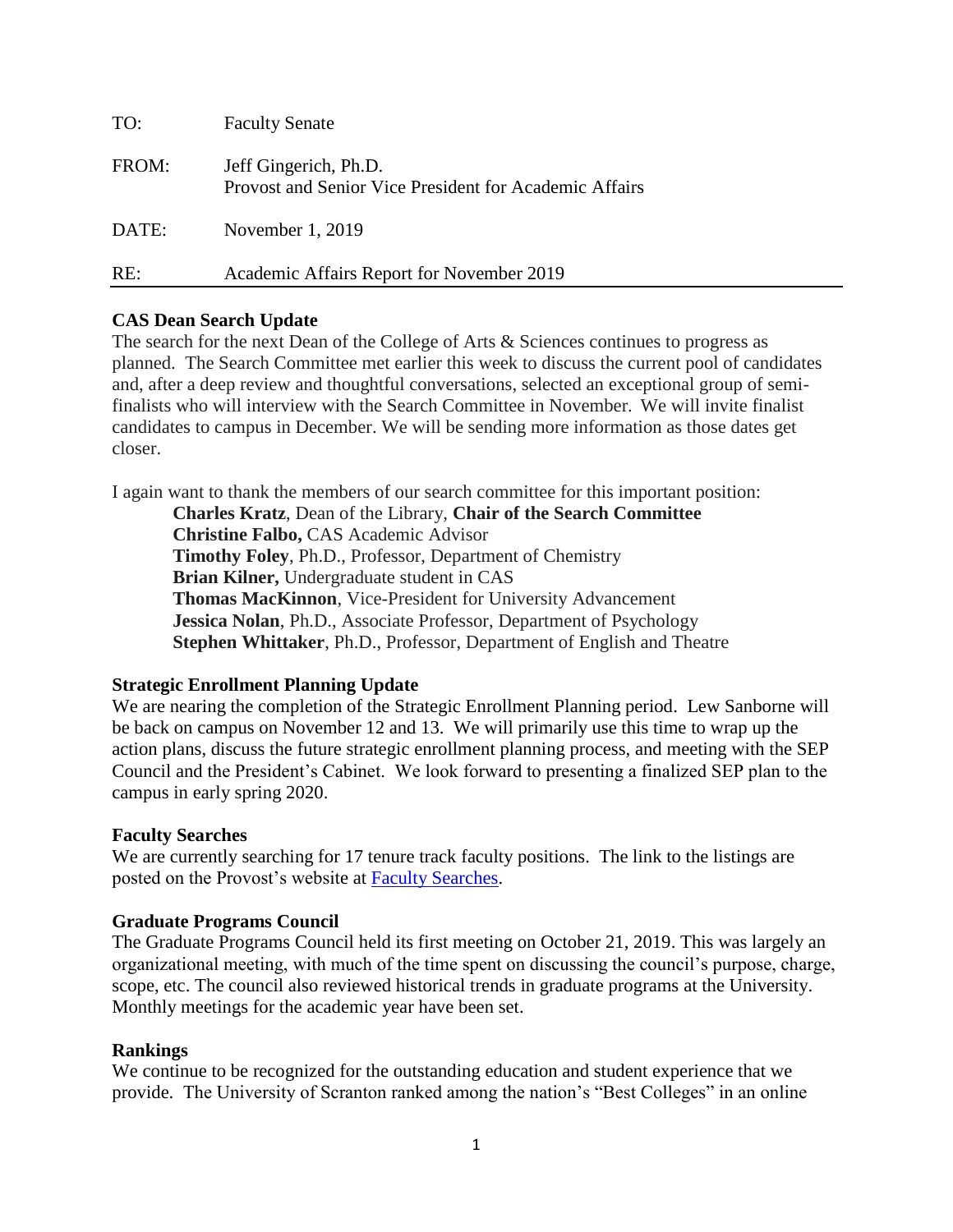2020 listing by College Factual of "colleges and universities that meet high standards and provide quality outcomes to students." Scranton ranked No. 177 in the national ranking of 1,727 schools. In a listing of 123 "Best Colleges" in Pennsylvania, Scranton ranked No. 19.

College Factual also ranked Scranton at No. 22 the nation in its ranking of "Best Religiously Affiliated," which listed just 182 schools in the country. They also ranked several of our programs in the top 15% in the nation, including accounting, biochemistry, biophysics and molecular biology, business administration, criminal justice, international business, marketing, nursing, and philosophy and religious studies.

In other national rankings, *U.S. News & World [Report](https://news.scranton.edu/articles/2019/09/news-usnews-2020.shtml)* ranked Scranton No. 6 among the "Best Regional Universities in the North," No. 5 in its category for the nation's "Most Innovative Schools," and No. 12 in its category for "Best Undergraduate Teaching." *U.S. News* has also ranked Scranton as a "Best Value" school for seven consecutive years*. The [Princeton](https://news.scranton.edu/articles/2019/08/news-princetonreview-aug-2019.shtml) [Review](https://news.scranton.edu/articles/2019/08/news-princetonreview-aug-2019.shtml)* included Scranton in its list of "Best Colleges" and ranked Scranton No. 7 for the "Best Science Labs" in the nation and No. 19 for the "Best Campus Food" in the nation.

# **Curriculum Updates**

| <b>New Course</b>                                         | <b>Date Posted</b> |
|-----------------------------------------------------------|--------------------|
| SOC 222: Gender in Society                                | 9/20/19            |
| ART 130: Introduction to Digital Photography              | 9/20/19            |
| PHIL 232: Women in Chinese and Western Philosophies       | 9/27/19            |
| ENLT 254: "Bodybuilding": Narratives of Health & Ability  | 10/2/19            |
| ENLT 256/CINE 256: Cinema Studies Watching the Detectives | 10/2/19            |
| ENLT 257/CINE 257: Cinema Studies: The Western            | 10/2/19            |
| <b>BUAN 582: Customer Relationship Management</b>         | 4/25/19            |
| <b>Course Change</b>                                      |                    |
| DS 201: Introduction to Data Science                      | 9/16/19            |
| KNES 210: Sport and Exercise Physiology                   | 10/9/19            |
| EXSC 380: Internship in Exercise Science                  | 9/16/19            |
| <b>Program Change</b>                                     |                    |
| <b>MBA-MHA Dual Degree</b>                                | 5/7/19             |

### **Other Updates and Events**

- The University of Scranton established The [Sondra](https://news.scranton.edu/articles/2019/10/news-myers-initiative-launch-19.shtml) H'87 and Morey Myers H'12 [Distinguished](https://news.scranton.edu/articles/2019/10/news-myers-initiative-launch-19.shtml) Visiting Fellowship in the Humanities and Civic Engagement, which was formally announced at a two-day [event](https://news.scranton.edu/articles/2019/10/news-myers-initiative-launch-events.shtml) on campus Oct. 24 and 25. The fellowship will "help to enrich the community and elevate the type of serious thinking and reflection". The fellowship will be housed in the University's Slattery Center for the Humanities.
- Denis McDonough, former chief of staff to President Obama and Senior Principal at The Markle Foundation will speak to campus about the role of the humanities in workforce development. This event will take place at 5:30 pm on Wednesday, November  $13<sup>th</sup>$  in the McIlhenny Ballroom in the DeNaples Center.